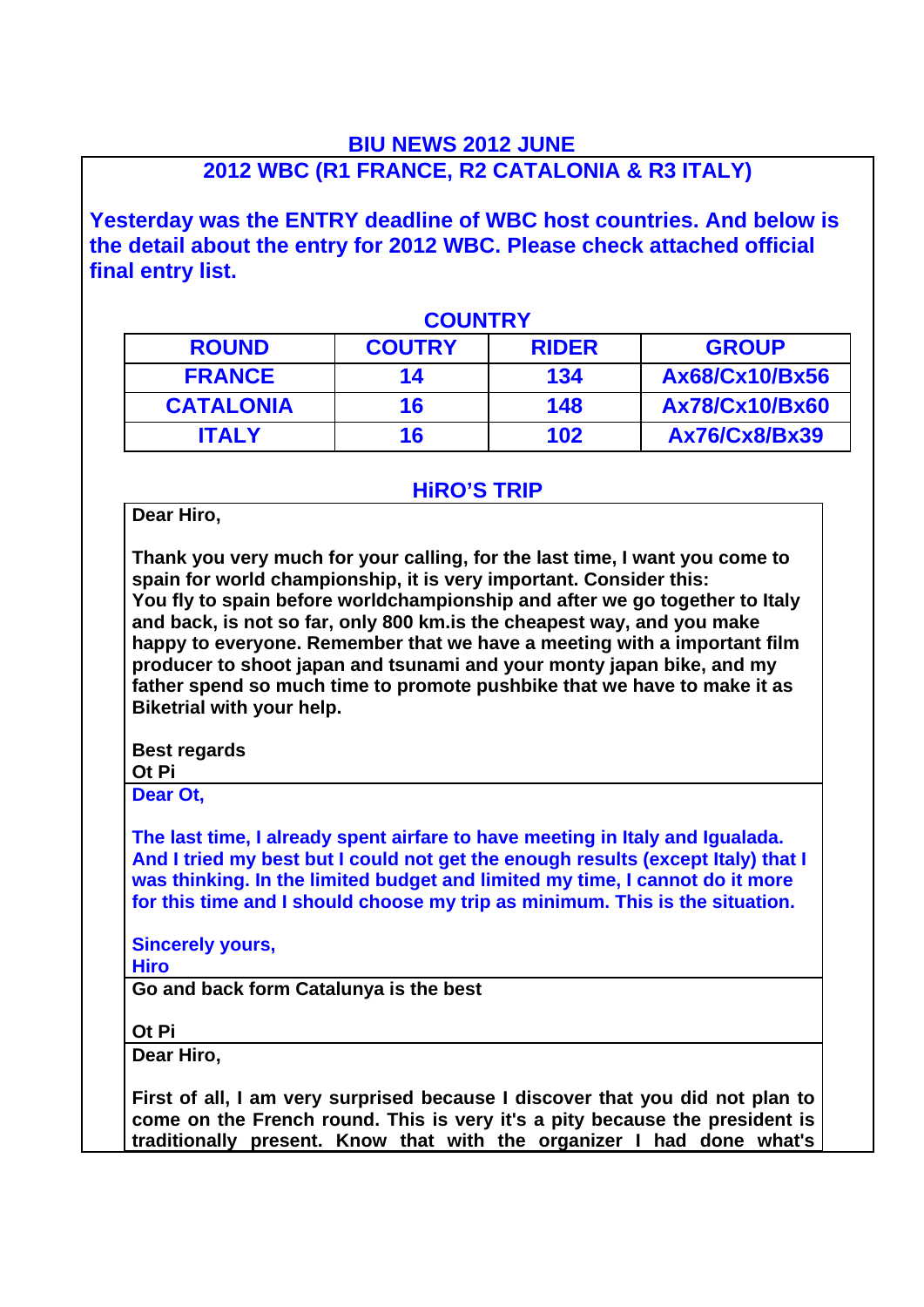**necessary for your welcome and all your accommodations...**

**In the second time, I discover a concern (maybe of my fault) because 3 French riders normally are missing ... There is 43 and I see it that 30 it would seem that my last sending gets lost...???** 

**You can add them and especially answer me favorably for your coming because you are naturally welcome on FRANCE. I shall really love that you are present coach for me will be my last participation in a world BIU..**

**Sincerely yours,**

**Jean-Luc**

**Dear Jean-Luc,**

**The entry is okay till today for the host countries. I will send you the list and please check it. Very sorry for not attendant for your event. I send my plan in May and waited the response but I did not get any from you till today and also with many reasons, I have decided only visit Italy for this time. I already put my schedule on 21-22/July and I cannot go to France.** 

**I hope our friendship last forever and meet you and your family in the near future in France or Japan or somewhere.**

**Good luck for the event and wait for the soft wear of WBC and some data and advice from BIU for your event.**

**Sincerely yours,**

**Hiro**

**Dear Hiro,**

**I have just read your e-mail.**

**I can agree with you that BIU has to be also an economical project as well as sport project. Without budget it cannot work for a long period. I hope you will call a BIU General meeting in Italy and delegates with you are able to find a new model for the future. EBU can be helpful. But now we have to resolve your visit in Europe for 2012 WBC because it is very important as you know.**

**As I have already written EBU can take care of your visit here. Organizers will share the cost but I do not know if they have enough budget for all costs. It is not written in the Agreement between BIU and organizers that they have to cover all BIU costs besides to organizing fee. Now I can only ask because I do not have any legal instrument to require it. They did pay to BIU just 1.500,-Euros as organizing fee.**

**I do understand that you want organizers pay your flight ticket from Japan to Europe and all travel costs here during WBC and hotels. Am I right?** 

**If yes I have this proposal:**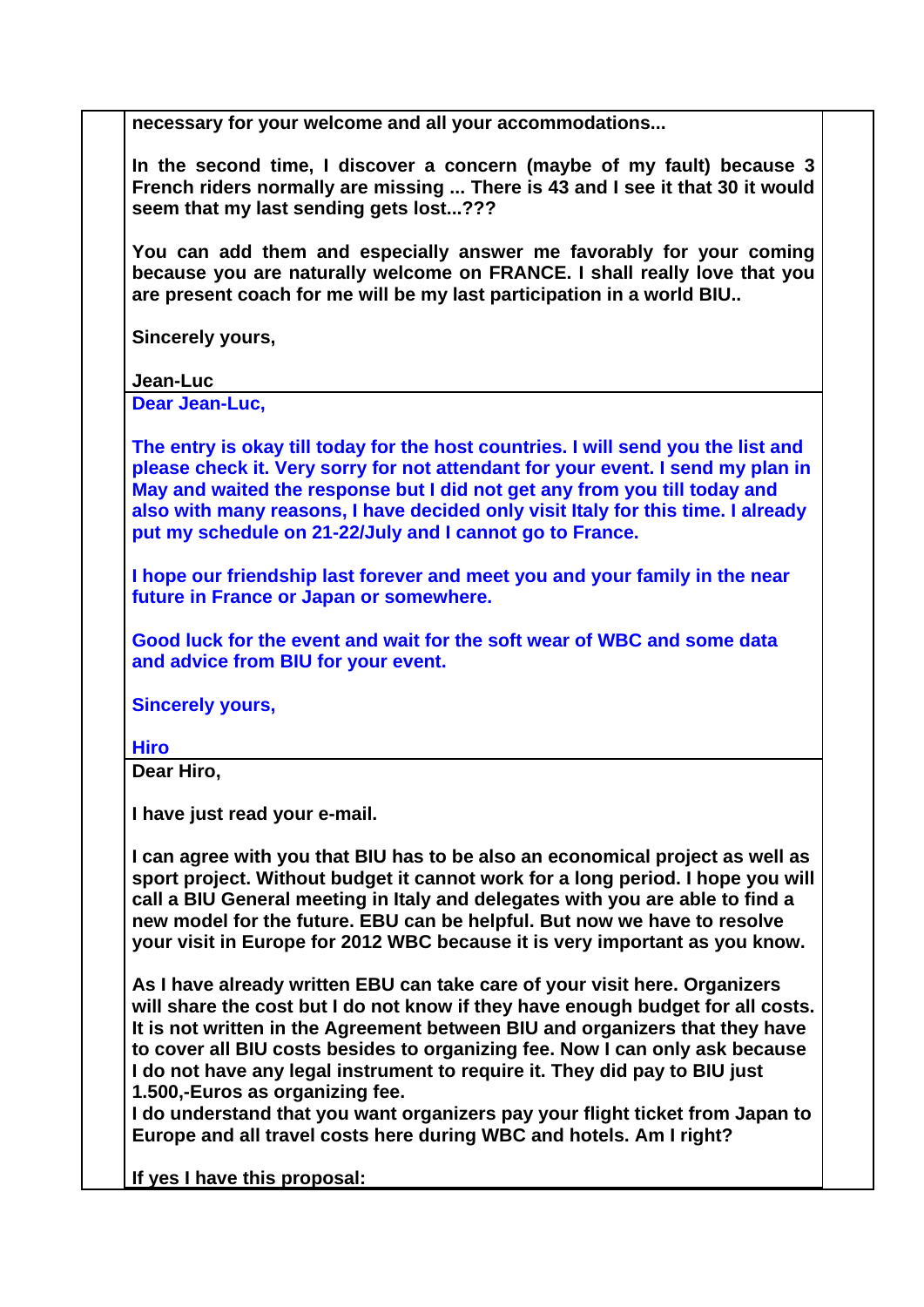| 1) You can send to me what is your schedule of visit in Europe (you<br>should be in France evening of 19 <sup>th</sup> July and after BIU Conference<br>you can return 7 <sup>th</sup> August. Tokyo is your nearest Airport?)<br>2) EBU asks organizers to cover all BIU costs<br>3) In case there is still a gap; EBU covers rest of money and this<br>amount is loan to BIU from EBU<br>4) BIU General meeting in Italy will make a decision how the loan is paid<br>back to EBU.                                                                                                                                                                                                                                                    |  |
|-----------------------------------------------------------------------------------------------------------------------------------------------------------------------------------------------------------------------------------------------------------------------------------------------------------------------------------------------------------------------------------------------------------------------------------------------------------------------------------------------------------------------------------------------------------------------------------------------------------------------------------------------------------------------------------------------------------------------------------------|--|
| I can proceed If you agree. Let me know please as soon as possible. I hope<br>you understand me and I hope we have just find a solution for now and<br>definitive system for the future will be found during BIU General meeting by<br><b>BIU delegates.</b>                                                                                                                                                                                                                                                                                                                                                                                                                                                                            |  |
| Best regards,<br>Libor                                                                                                                                                                                                                                                                                                                                                                                                                                                                                                                                                                                                                                                                                                                  |  |
| Dear Libor,                                                                                                                                                                                                                                                                                                                                                                                                                                                                                                                                                                                                                                                                                                                             |  |
| Thanks for all details that you planned for the solution.<br>You are the only one that understood my position perfectly.                                                                                                                                                                                                                                                                                                                                                                                                                                                                                                                                                                                                                |  |
| As you know I am not trying to make problems.<br>But we should face the matter that if the organizer thinks the president<br>should come to all competitions every year whatever happened on him. If<br>like this, no body wants to be the president except me.                                                                                                                                                                                                                                                                                                                                                                                                                                                                         |  |
| Therefore I am not talking about myself but we have to face this matter for<br>the future from now. The agreement is clear that it says the fee will be used<br>for awarding and some other but not written about cost of attendance.<br>(These fees are necessary to cover the expenses of handling events<br>(testimonials, champion jersey, medals, arrange prizes, etc.).<br>Therefore, the organizers cannot force to the president to attend events. It is<br>not in the duty and the work of the president. It is clear. The attendance was<br>just made to express the gratitude from our side to the host countries. I<br>always give highest respect to the organizers and made speech with their<br>languages. Nothing else. |  |
| About Catalonia, I could not solve some matters I have been having.<br>(1) Too many penalty points for Elite competition.<br>(2) Section was modified before the competition without jury acceptance.<br>(3) Event publicity delay for the last 3 events.<br>About 1 & 2, I still have no answer from BUE and BAC. No any solution was<br>shown. They had meeting in the last September but no any report about it<br>except they changed their heads.                                                                                                                                                                                                                                                                                  |  |
| Pere wants to put Push-Biketrial event and the presentation with WBC. I<br>know it is a good chance to make publicity. I am not against this. But I still<br>worry about the organization thing before anything. We should spend all                                                                                                                                                                                                                                                                                                                                                                                                                                                                                                    |  |